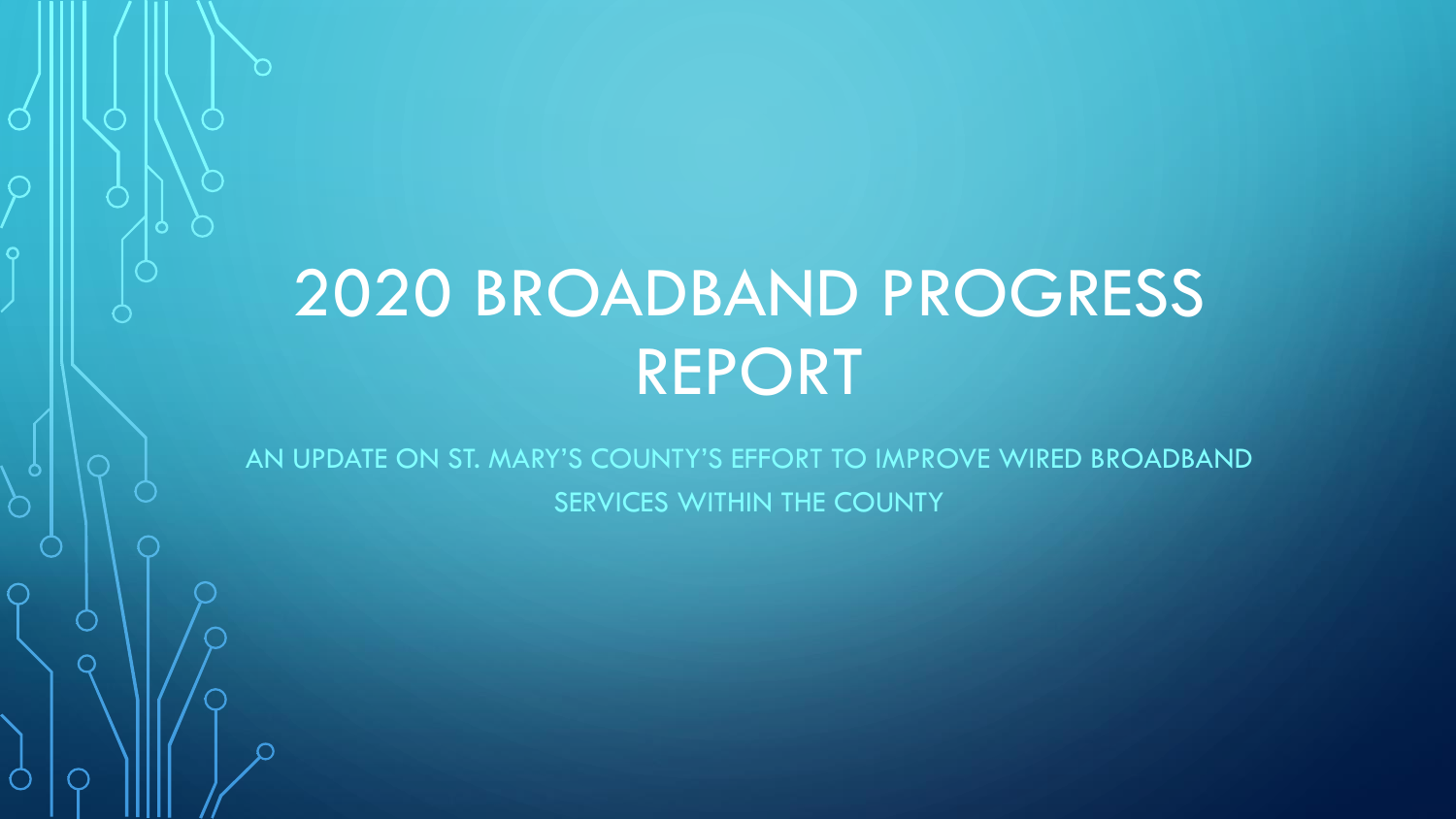# 2020 PROJECTS

- WiFi to Parks and Libraries
- Critical Infrastructure connectivity
- Middle Mile
- Broadband for Unserved Students (BUS)
- Broadband Assessment
- Summary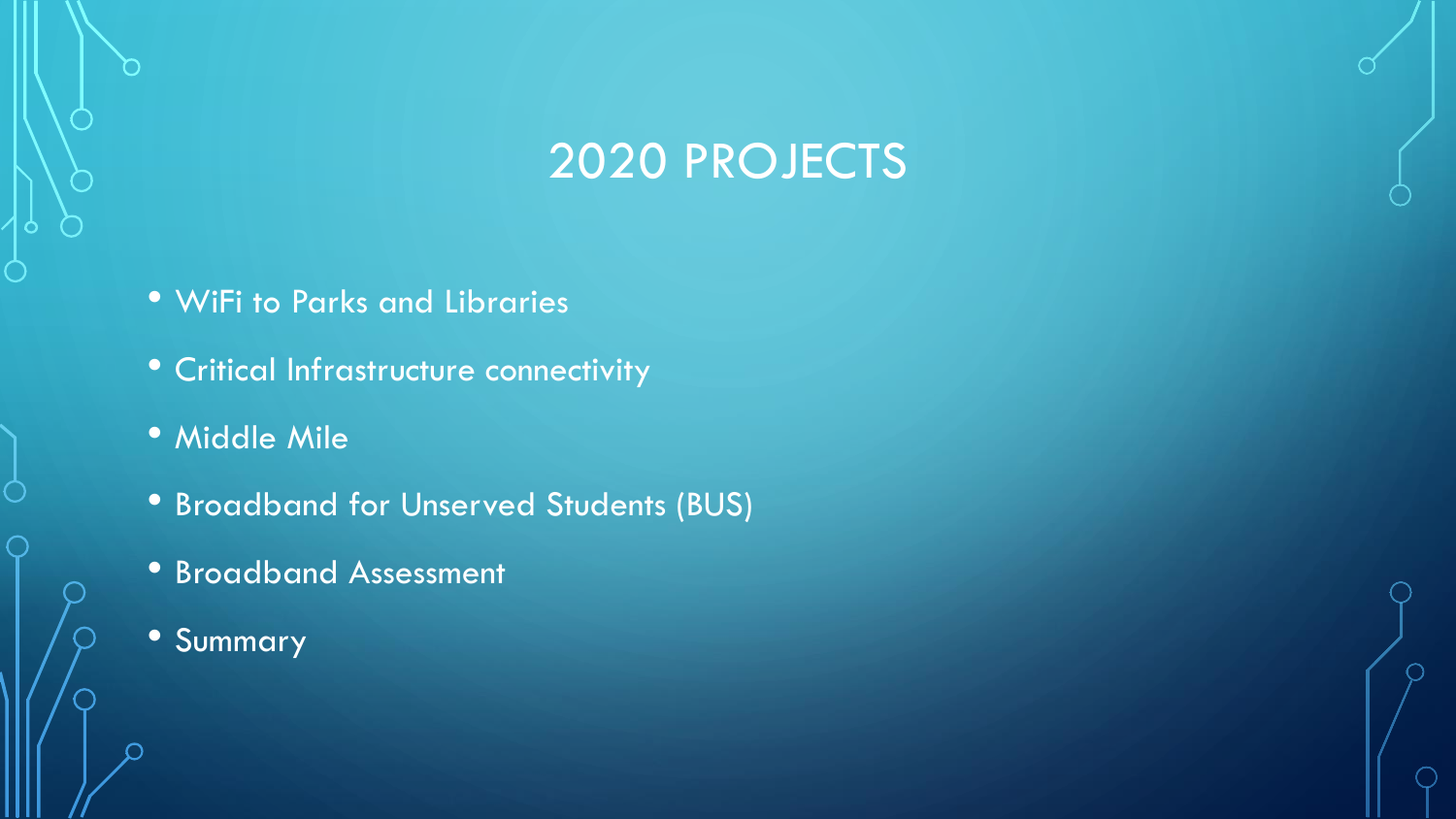### WIFI TO PARKS AND LIBRARIES

#### • Infrastructure installed at:

- Leonardtown Library Senior Center
- Lancaster Park
- Dorsey Park
- Baggett Park
- Chaptico Park
- 1.1 miles of cable plant installed
- Wifi activation at all locations expected to be completed March 2021.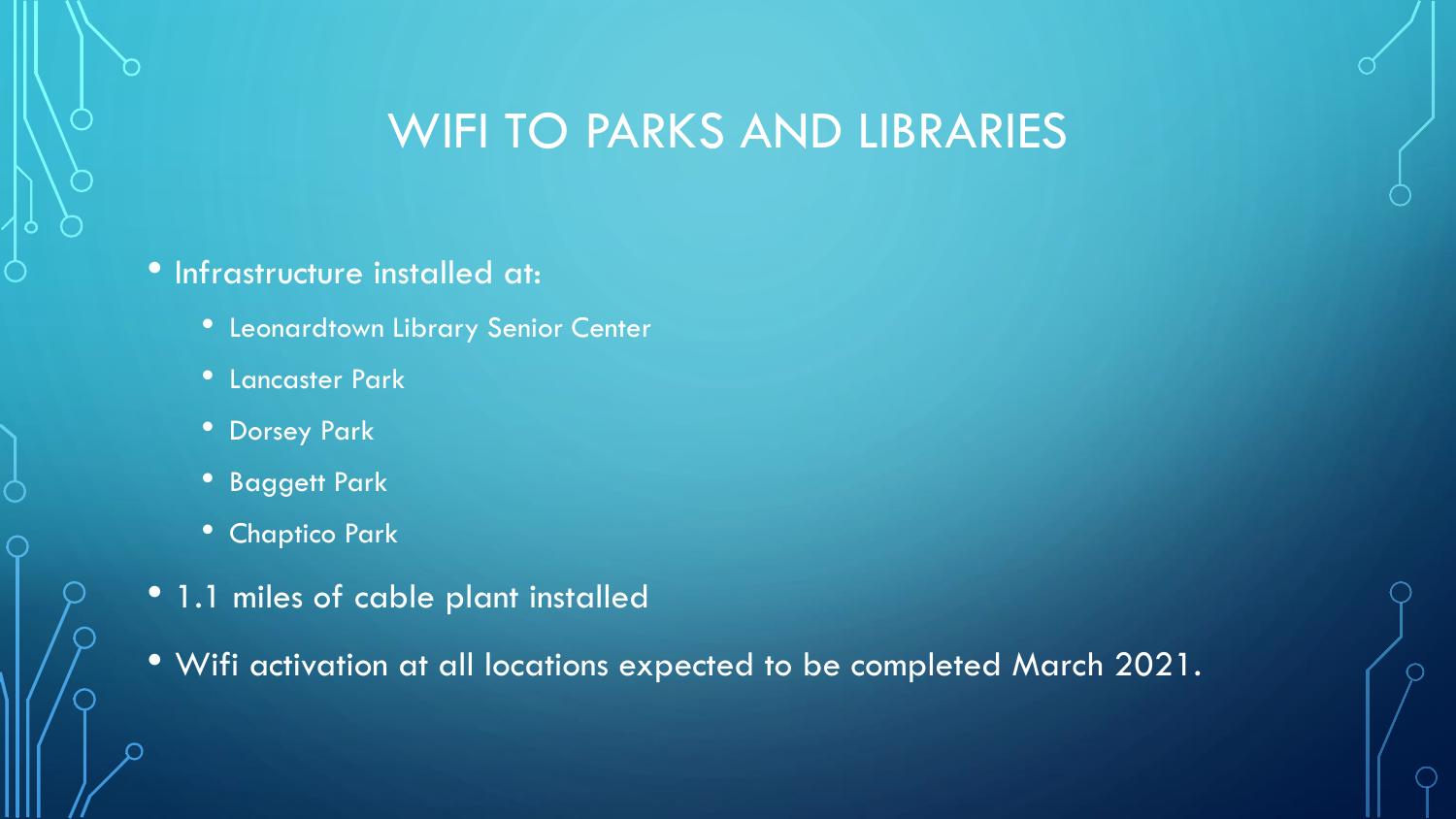# CRITICAL INFRASTRUCTURE CONNECTIVITY

- 10Gig Network upgrades to county fiber connections
- County Phone System upgrade underway
	- Fully redundant backup system
	- All County Libraries connected
- Northern Farmers Market and Regional Agriculture Center
- 1.3 miles of cable plant installed
- Request motion approve the Addendum to the Newtown Players Lease as presented.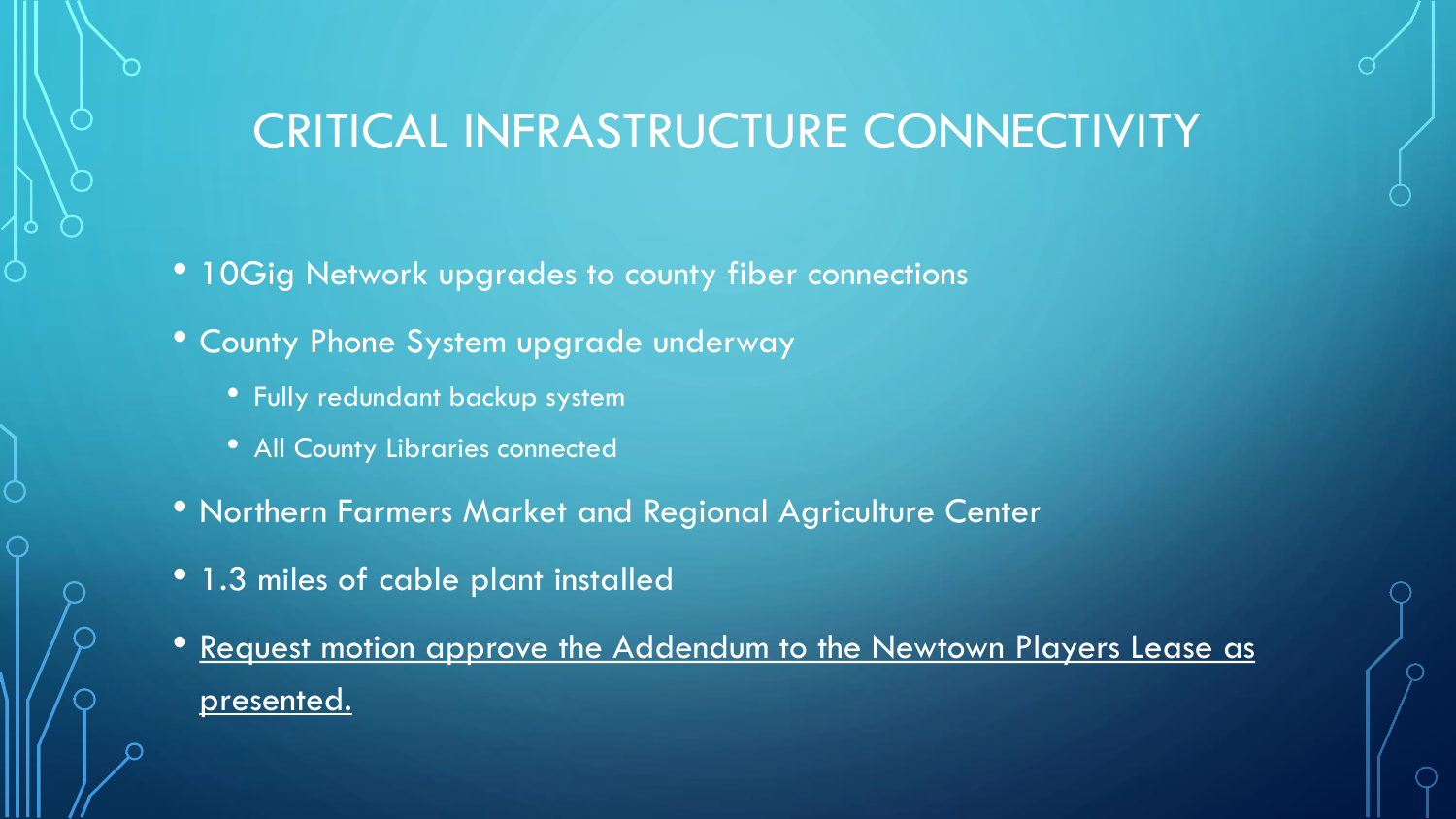#### MIDDLE MILE

#### • Infrastructure installed at:

Mt. Wolf Road Delebrook Rd **Trent Hall 236 Extension** Friendship School Rd Cherryfield Rd Beachville\Cornfield Harbor Rd St Jerome's Neck Rd Bushwood City Rd

- 33.5 miles of cable plant installed.
- Request motion to submit Grant Application to Governors Office of Rural Broadband the Existing Broadband Networks Application Package for FY-22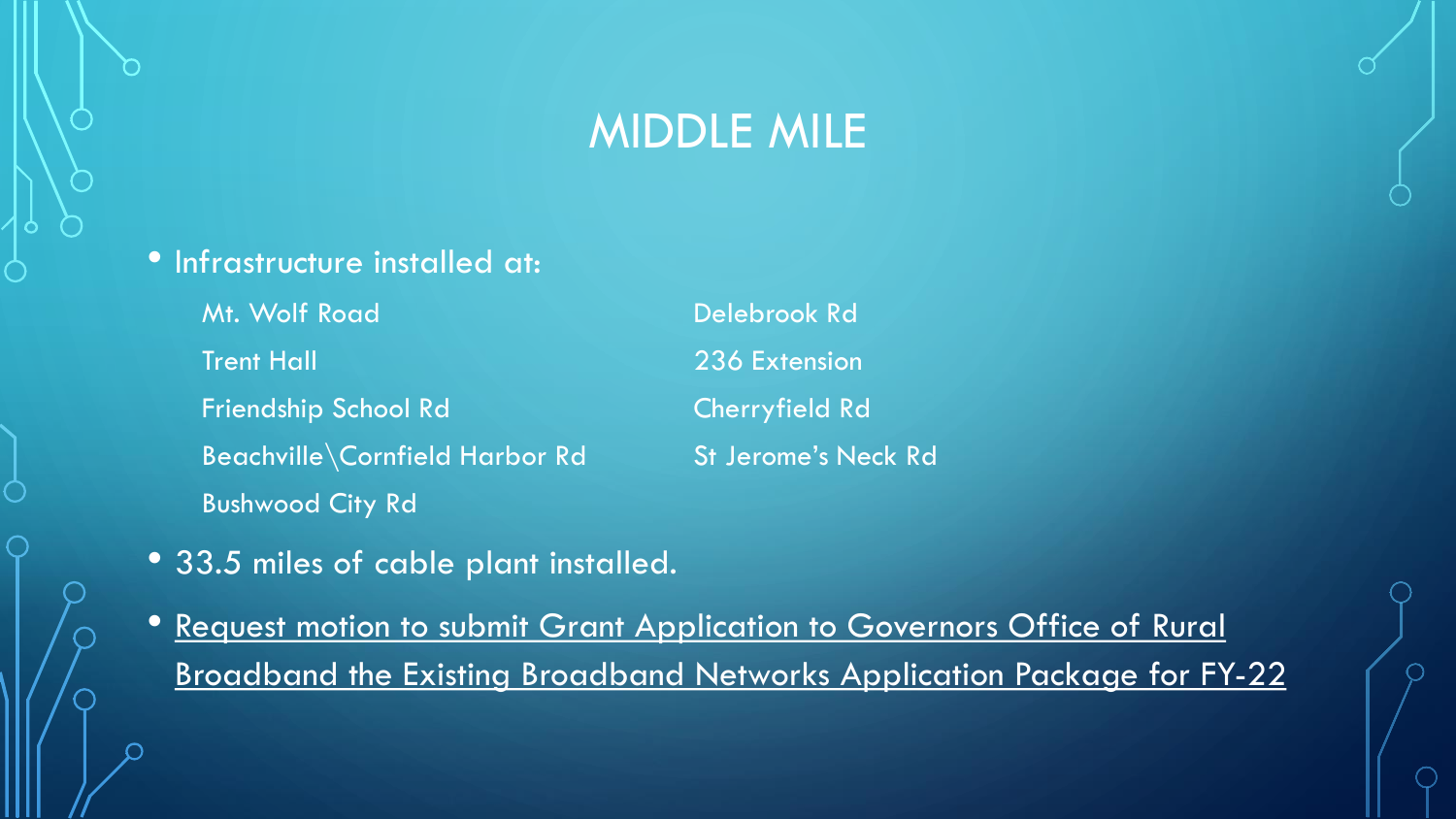### BROADBAND FOR UNSERVED STUDENTS (BUS) (LAST MILE)

- Installed infrastructure for 173 St. Mary's County Public School Student addresses
- Actual connections  $-$  280+ Public School Student addresses now have success to wired broadband service.
- Increased the distance minimums from 1,000' to 1,600'.
- 25.7 miles of cable plant installed.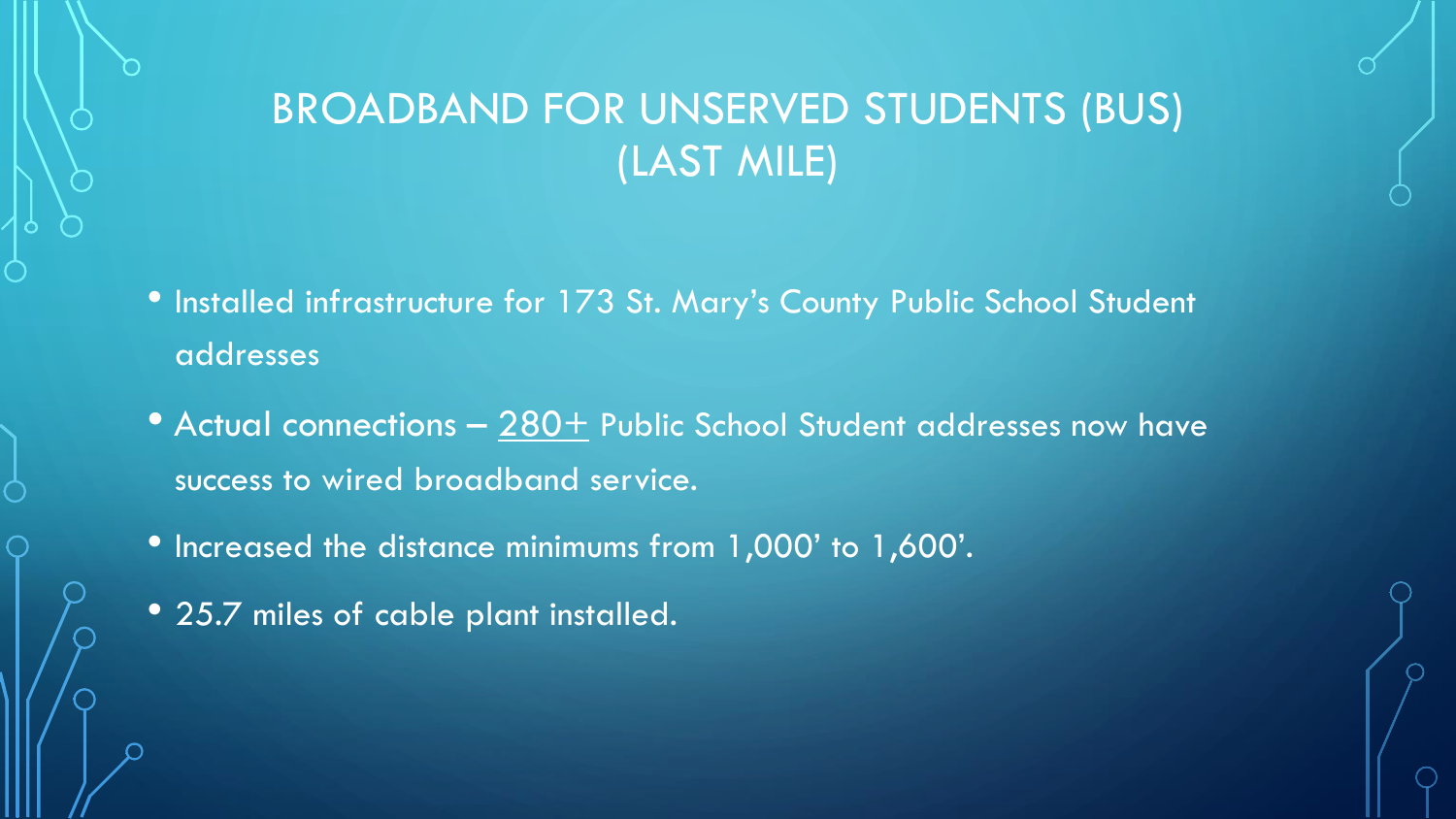# BROADBAND ASSESSMENT

- Dellicker Strategies, LLC with Lewis Strategic, LLC
- Kevin Dellicker and Kelly Lewis
- Executive Summary